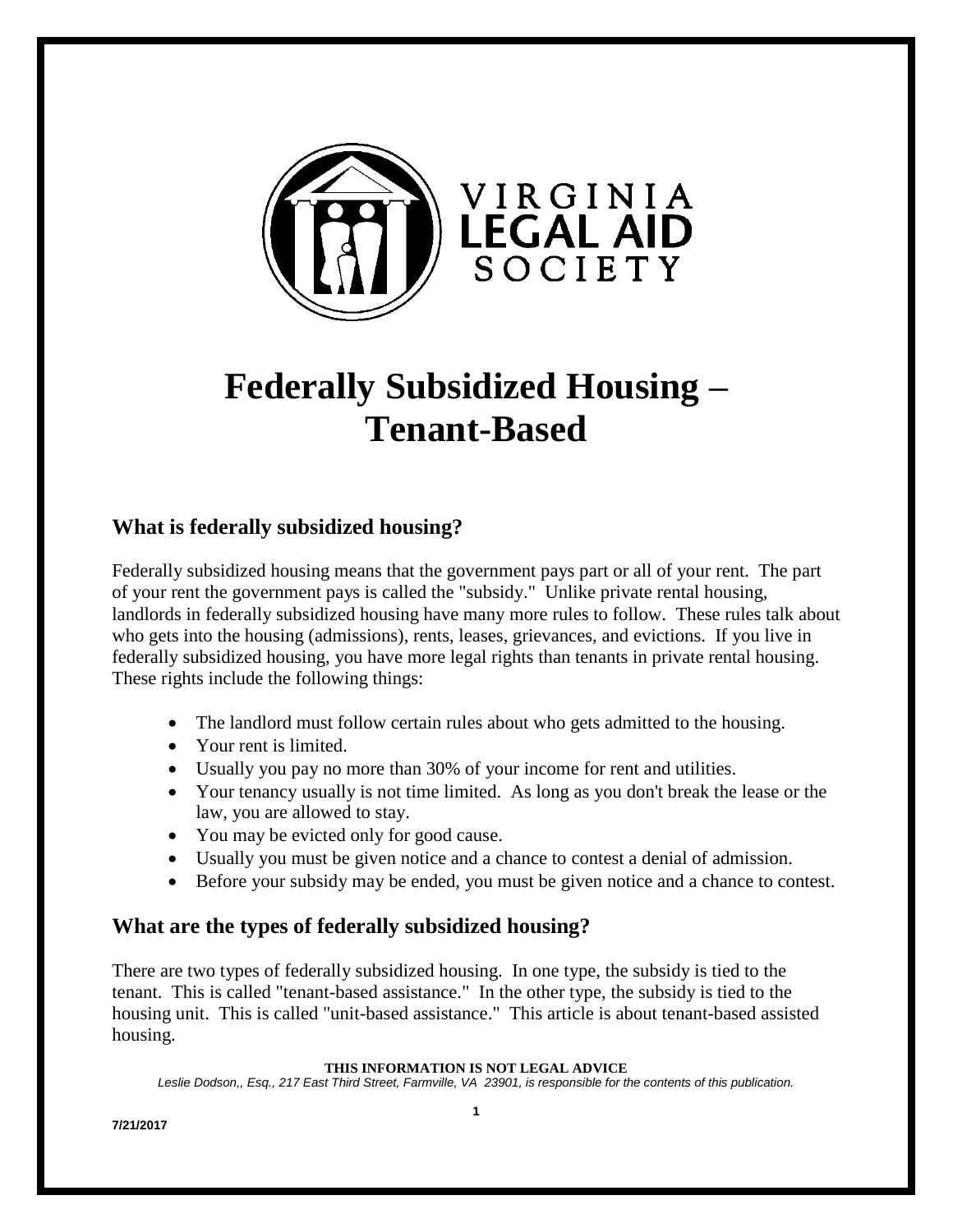### **What is tenant-based assisted housing?**

There is one main type of tenant-based assisted housing. This is called a Section 8 (§8) housing voucher. This is a type of federally subsidized housing where the assistance is tied to the tenant. This is a subsidy that you can take from place to place. Your voucher helps you rent decent housing in the private market. Your voucher helps pay part of your rent and sometimes part of your utility bills.

The voucher program is run by the U.S. Department of Housing and Urban Development (HUD). A local agency has an agreement with HUD (or sometimes with the Virginia Housing Development Authority - VHDA) to run the program in a certain area, usually a county or independent city.

### **How do I apply for tenant-based assisted housing?**

You apply for a voucher with the local agency that runs the program. This is called the §8 agent. This may be your local public housing authority (PHA), department of social services (DSS), community action agency, or some other office. Your application must be accepted, unless the waiting list is so long there is no reasonable chance you can get a voucher within a year. You can apply with more than one §8 agent. Each §8 agent has its own system for applications. Sometimes there are long waiting lists. If you're willing to move, you might find a housing agency that can offer you housing right away. So check around.

Once your application is accepted, your name is put on a waiting list. You must be told about preferences for a voucher. You may be required from time to time to say you are interested in a voucher. If you fail to do so, your name may be removed from the waiting list.

Waiting lists usually are kept by number of bedrooms needed. Waiting lists also may be separated based on preferences for a voucher. When a voucher is available, it must be offered in the order of bedroom size, preferences, and date & time of application.

### **Who may get a preference for tenant-based assisted housing?**

The §8 agent may give a preference to these people: working people, the disabled, the elderly (age 62 or older), the homeless, victims of domestic violence, and people who live in a particular area.

#### **Who may get a voucher for tenant-based assisted housing?**

The §8 agent must use the following rules to decide who gets a voucher:

#### **THIS INFORMATION IS NOT LEGAL ADVICE**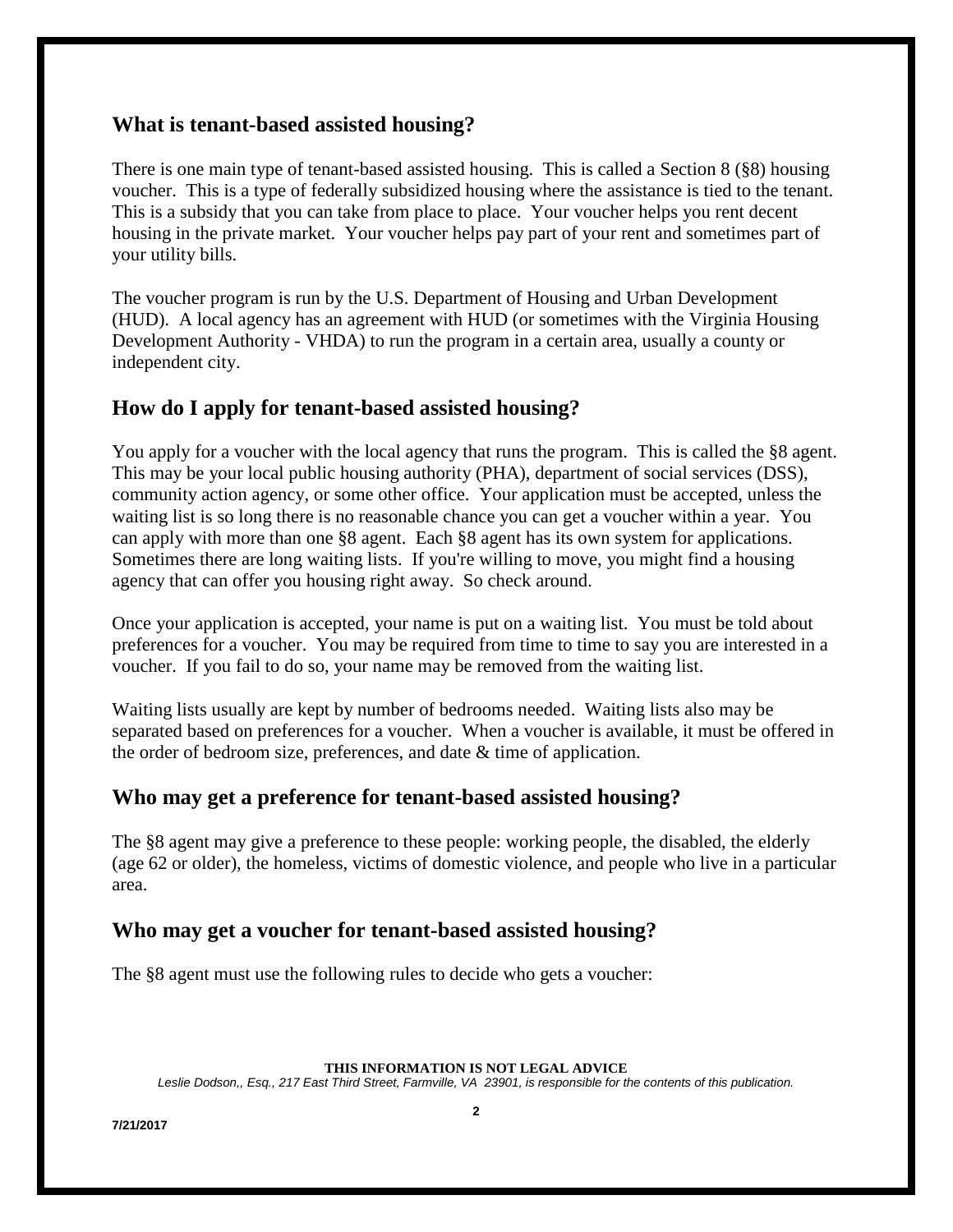- Usually, your income can be no more than 80% of area median income. Income limits vary from area to area, so you may be eligible with one §8 agent but not another.
- There is no resource limit. If you have more than \$5,000 in assets, part of that can be counted as income.
- There is no minimum income requirement.
- The §8 agent may not discriminate against you or make negative decisions about you because of your race, religion, national origin, sex, sexual orientation, gender identity, marital status, source of income, handicap, age, or past bankruptcy.
- The §8 agent also may not discriminate against you for being an unwed parent, getting public aid, having children out of wedlock, or having children.
- Both single individuals and families may get a voucher.
- Only U.S. citizens and eligible immigrants may get a voucher.

The §8 agent only decides who gets a voucher. The landlord chooses the tenant. The §8 agent may not consider your fitness as a tenant or expected behavior as a tenant. The §8 agent may not screen for the landlord. The §8 agent may deny a voucher because of certain conduct:

- You don't sign and submit consent forms to get information.
- You violated any duty under the voucher program.
- You were evicted from federally subsidized housing in the past five years.
- You ever had your voucher assistance ended.
- You committed fraud, bribery, or other corrupt or criminal act in connection with any federal housing program.
- You currently owe rent or other amounts to any §8 agent.
- You have not paid back any §8 agent for amounts paid to a landlord.
- You break an agreement with the §8 agent to pay amounts owed to the §8 agent.
- You fail to take part in a required Family Self Sufficiency (FSS) plan.
- You have done or threatened abusive or violent behavior toward the §8 agent.
- You fail to take part in a required Welfare-to-Work (WTW) program.
- You committed drug-related or violent criminal activity.
- Your criminal record can be considered. The PHA cannot deny admission, or evict you, just because you have an arrest record, but they can consider your conduct that led to the arrest if it relates to your suitability as a tenant.

If you don't get a voucher, the §8 agent must give you a written notice telling you why. This notice must tell you of your right to contest the denial in writing and/or in person.

#### **THIS INFORMATION IS NOT LEGAL ADVICE**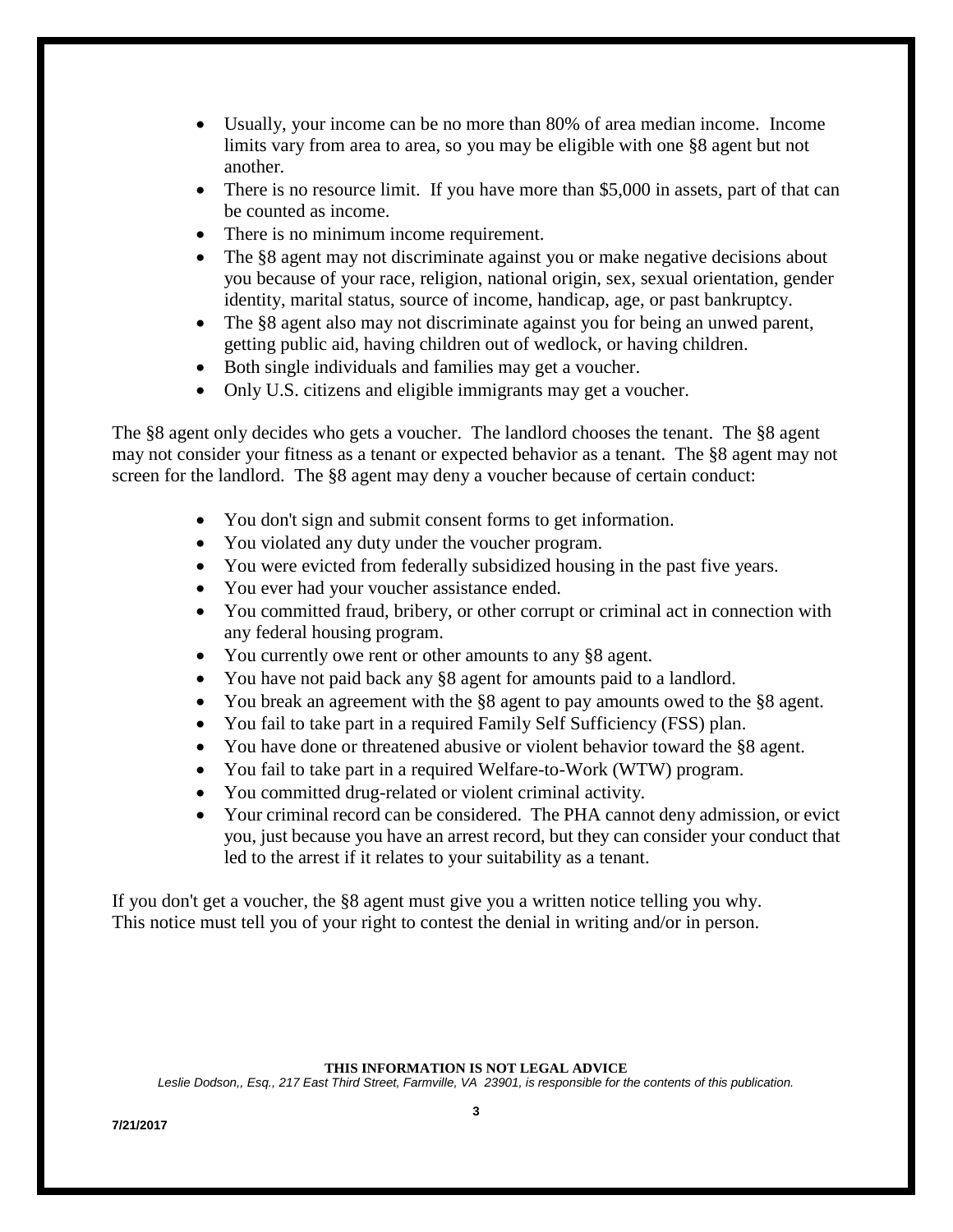# **Using a Section 8 Voucher**

### **What happens when I get a voucher?**

When you get a voucher, you may use it for a unit up to a certain amount of rent and for a certain number of bedrooms. You have 60 days to find decent rental housing from a private landlord willing to take part in the program. The §8 agent inspects the unit to be certain it meets Housing Quality Standards (HQS). You sign a lease with the landlord for a term of at least one year. The landlord signs a Housing Assistance Payments (HAP) contract with the §8 agent. You pay no more than 30 percent of adjusted monthly income for rent and utilities. The §8 program pays the rest of the rent. When you get a voucher, you must be given this information:

- How the program works.
- Your duties and your landlord's duties.
- Where you may rent a unit.
- The term of your voucher.
- How the amount of the housing assistance payment is set.
- How the maximum amount of rent for an assisted unit is set.
- The HUD required "Tenancy Addendum" that must be included in your lease.
- The Request for Lease Approval form.
- A statement about providing information concerning a family to landlords.
- Voucher subsidy standards.
- How to choose a unit.
- Equal opportunity laws.
- A list of potential landlords.
- Informal hearing procedures.

Your voucher is good for 60 days. During that time, you must find a suitable unit. This may be the unit you already live in. If your voucher is about to expire, you may ask for one or more extensions. When you find a unit, you submit a Request for Lease Approval form, signed by you and the landlord, along with the lease. The §8 agent then decides whether the landlord, the unit, and the lease are fit.

### **How does the §8 agent decide if the landlord is fit?**

The §8 agent can't approve a landlord who is suspended from the voucher program. The §8 agent also can't approve a landlord who has violated fair housing laws. In addition, the §8 agent may disapprove a landlord who has done these things:

- Violated duties under a HAP contract, or violated other HUD rules.
- Committed fraud, bribery, or other corrupt or criminal act in connection with any federal housing program.

#### **THIS INFORMATION IS NOT LEGAL ADVICE**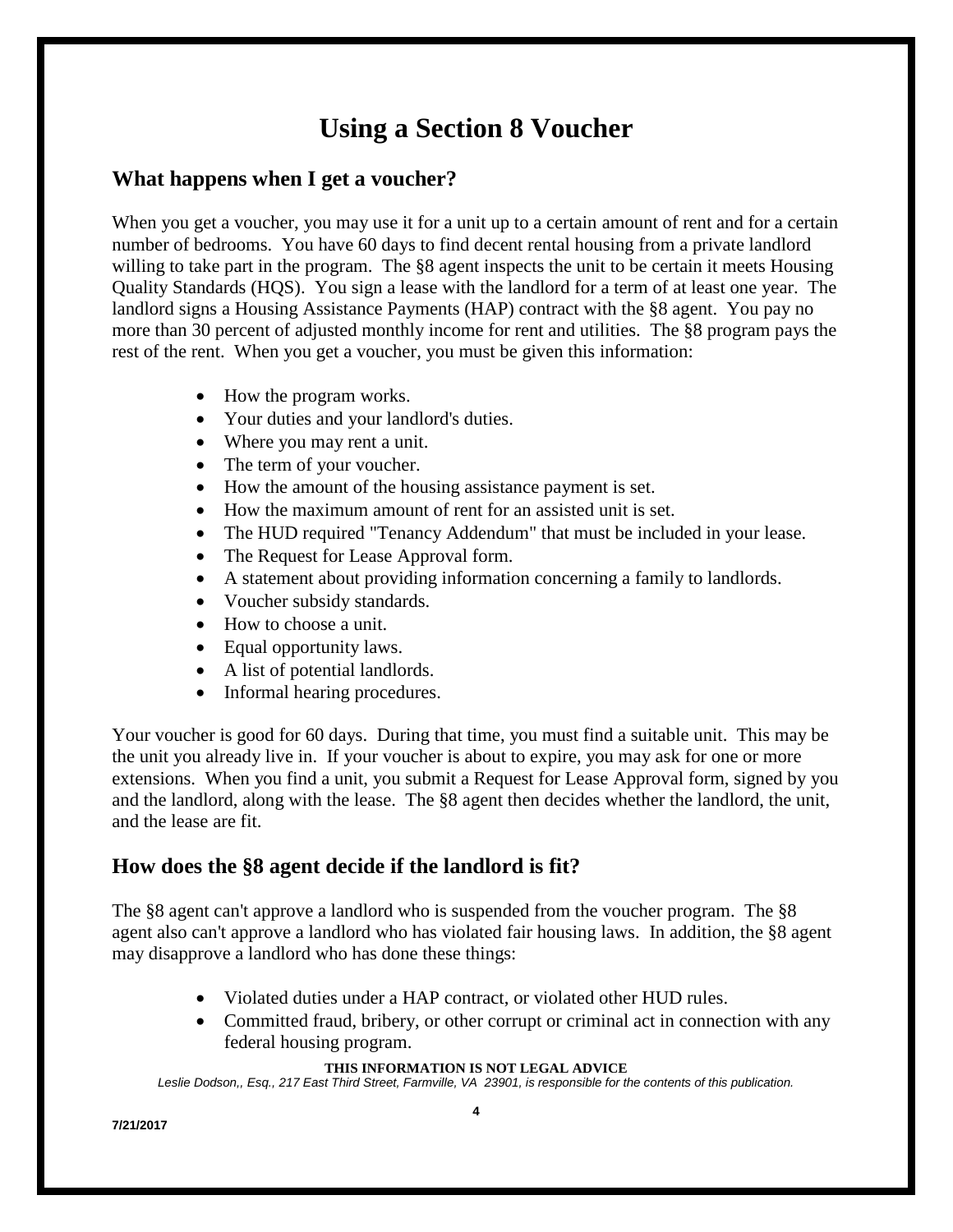- Committed drug-related or violent criminal activity.
- Rented units that didn't meet state or local housing codes.
- Not followed Housing Quality Standards.
- Not paid state or local real estate taxes, fines or assessments.
- Failed to evict federally assisted tenants who did things for which they should have been evicted.

### **How does the §8 agent decide if the unit is fit?**

The §8 agent inspects the unit to see if it meets Housing Quality Standards (HQS). The standards include these things: sinks, showers, tubs, toilets, food preparation, garbage disposal, space, security, heating, lighting, electricity, structure, materials, air quality, hot and cold water supply, absence of lead-based paint, access, site, neighborhood, sanitary condition, and smoke detectors. The §8 agent must inspect the unit before the initial term, at least annually, and at other times as needed to determine if the unit meets HQS.

### **What must be in the lease for §8 housing?**

You and the landlord must sign a written lease. This lease must include at least these things:

- The names of the parties,
- The unit rented,
- The term of the lease.
- The amount of the monthly rent to the landlord,
- What utilities and appliances the landlord must supply,
- What utilities and appliances you must supply, and,
- Any provisions as to renewal of the lease.

### **What are my rights and responsibilities as a §8 tenant?**

Your lease must include a "tenancy addendum" that includes the following protections:

- The rent is limited to the reasonable rent approved by the §8 agent.
- Charging or collecting other payments from the tenant or any other source is prohibited.
- The tenant is not responsible for payment to the landlord of rent above the amount of the tenant's share as approved by the §8 agent.
- The landlord cannot require the tenant to pay extra for furniture, meals, supportive services, or anything else normally included in the rent.
- The landlord must maintain the premises and provide utilities sufficient to comply with the housing quality standards.
- The landlord must give 60 days' notice to the §8 agent of any rent changes.
- The parties must give each other written notice for any actions under the lease, and agreed changes to the lease must be in writing and provided to the §8 agent.

#### **THIS INFORMATION IS NOT LEGAL ADVICE**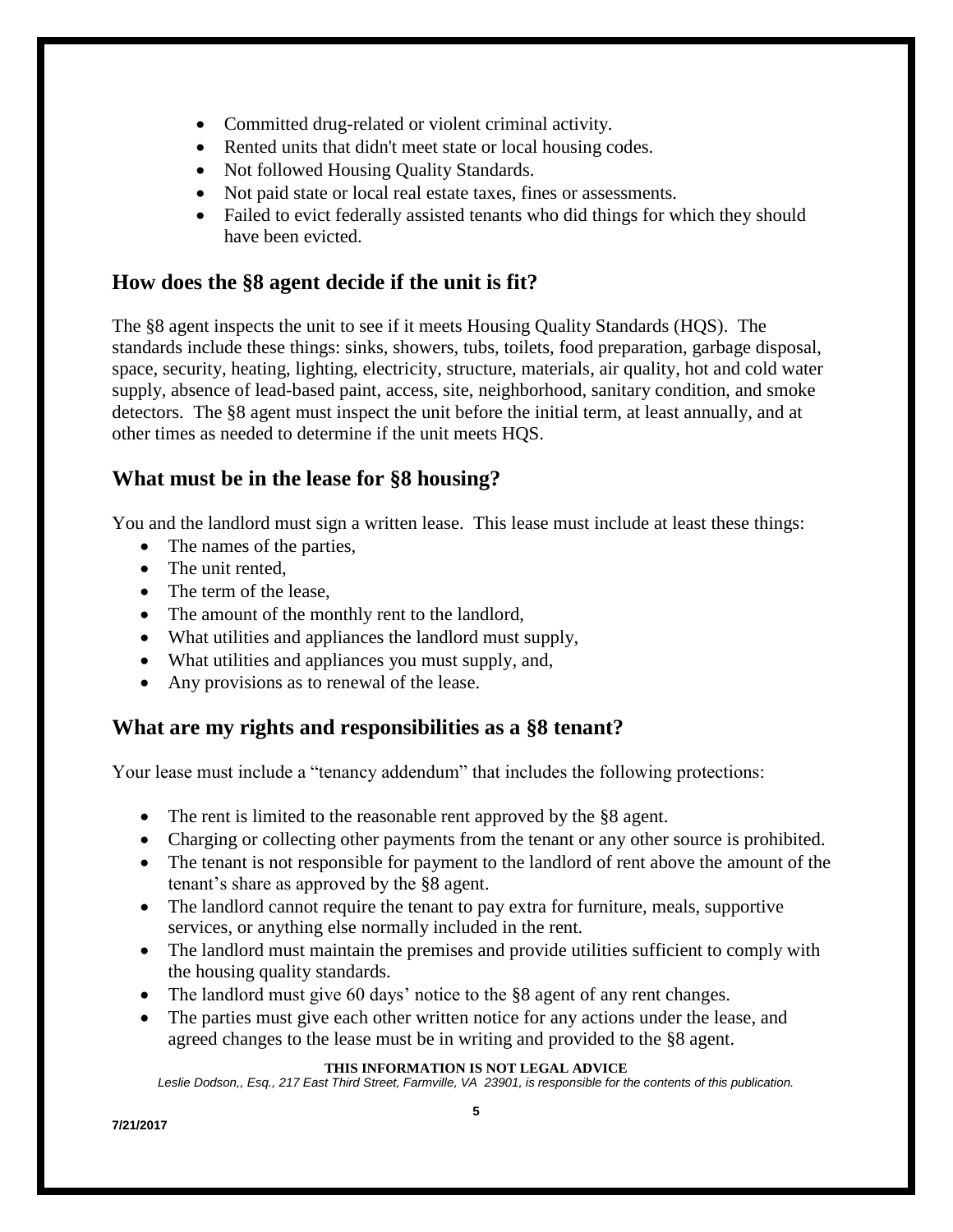- During the term of the lease, the landlord may terminate the tenancy only for specified good cause. The landlord must first give proper advance notice, followed by court action if necessary.
- The landlord must provide an itemized list of charges against the security deposit and promptly refund any balance.
- The landlord may not discriminate on the basis of race, religion, national origin, age, gender, sexual orientation, gender identity, familial status, or disability.

The "tenancy addendum" will include the following tenant responsibilities:

- The tenant must promptly report any additions to the household, and obtain prior written approval from the landlord and the §8 agent.
- The tenant must use the voucher unit only as a residence and not use it for profit-making activities.
- The tenant may not sublease, assign or transfer the unit.
- The tenant must pay the part of the rent not covered by §8.
- The tenant must notify both the landlord and the §8 agent before moving out of the unit.
- The tenant must allow the landlord to collect any balance owing under the lease in excess of the security deposit.
- The parties must give each other written notice for any actions under the lease.
- The lease automatically terminates if the HAP contract ends or if the §8 agent terminates the voucher.

### **Can my landlord tell my guests or friends not to come to the home I am renting?**

Yes, a landlord can keep your guest from coming to the house or apartment that you rent if that person breaks the rules in the lease or breaks the law.

#### **What must my landlord do to keep my guest out?**

The landlord must have a written notice given to the guest. It may be delivered to the guest by the sheriff or may be served personally in another way. The notice must state the reason why the guest is no longer allowed to come to the property and must say what the guest did that broke the terms of the lease or the law. The guest cannot be barred unless he or she broke the rules of the lease, or broke local, state or federal law. The landlord may tell your guest that they are not allowed to visit you, and may say that they cannot come on the landlord's property at all if it is an apartment complex or mobile home park.

### **How will I know if my landlord has done this?**

A copy of the letter or notice sent to your guest must also be served on you.

#### **THIS INFORMATION IS NOT LEGAL ADVICE**

*Leslie Dodson,, Esq., 217 East Third Street, Farmville, VA 23901, is responsible for the contents of this publication.*

**7/21/2017**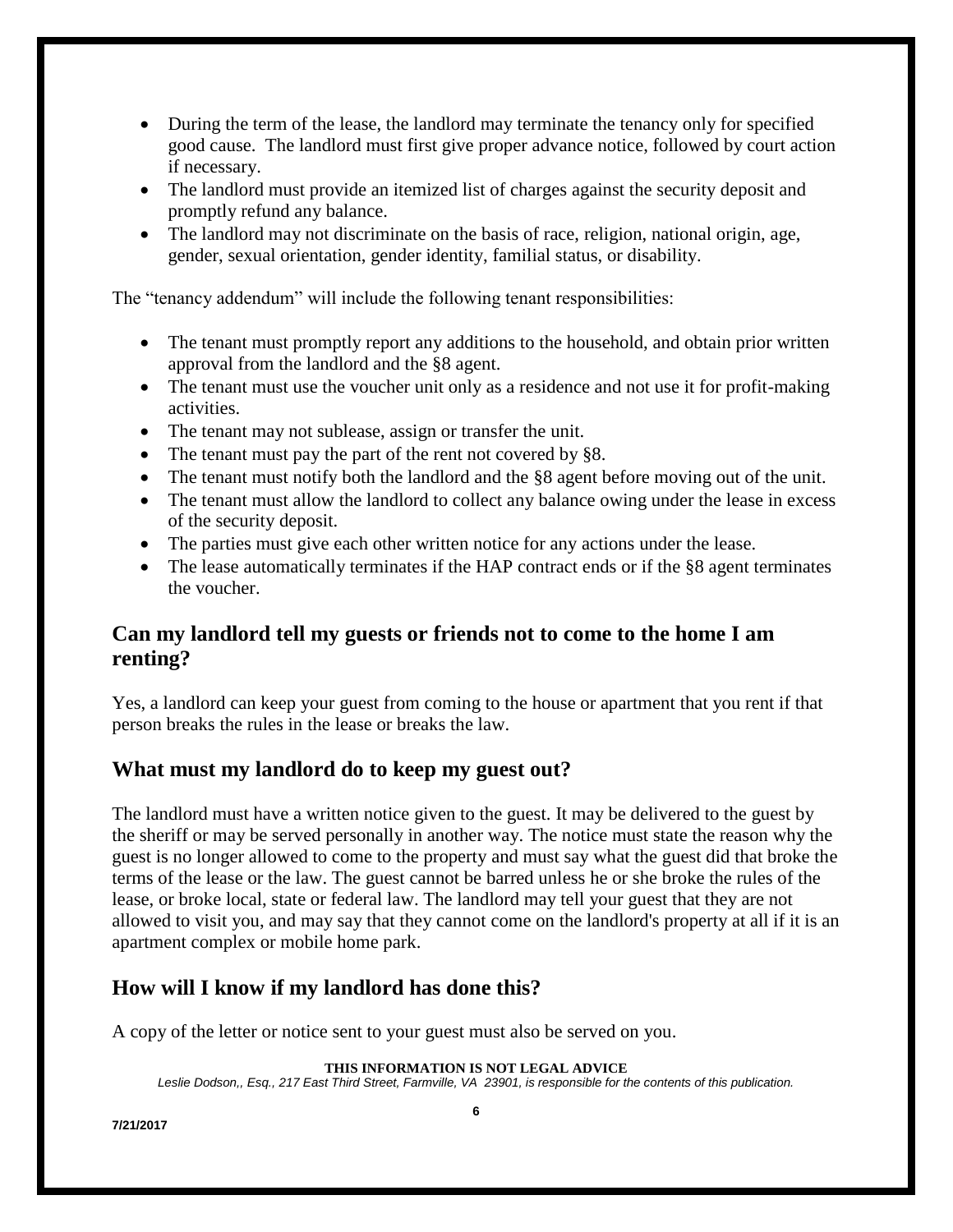### **Can the landlord bring criminal charges against my guest?**

Yes, the landlord can apply to the magistrate for a trespass warrant against the guest if the guest has been served the proper notice and still comes on the property.

### **What if I think that my landlord was wrong to do this?**

You can file an action in court asking the court to review the landlord's letter to the guest and asking the court to decide if it was correct or not. This is called a "tenant's assertion." A tenant's assertion must be done properly so you may wish to get legal advice on this.

### **Can my landlord try and evict me for actions of my guests or if I have the guest visit me after my landlord sent them the notice not to come on the property?**

Yes. As the tenant, you are responsible for the way your guests act. Your guests must keep the rules of the lease that you follow and must not break the law. If the landlord has served the proper notice on you that the guest is barred from the property and he/she comes to see you anyway, that can be a reason for the landlord to evict you. If you live in public housing or subsidized housing, you may be held responsible for the acts of a guest even if you did not know that he was coming to see you or that he was going to break the rules. Many subsidized housing and public housing complexes also have strict rules about how long a guest may stay with you before the stay violates your lease as well as rules about reporting guests.

### **If the landlord does want to evict me for the actions of a guest, what must he do?**

The landlord must first send you a written notice stating the reason for the eviction. There are some things that are considered remediable-- meaning they can be fixed. In those cases the landlord is supposed to send a notice giving you 21 days to fix the situation, or else your lease terminates in 30 days. However, if your guest did something very serious or broke the law in a serious way, the landlord can give a 30 day notice to terminate (without the chance to correct the problem) or an even shorter notice if the act was criminal and poses a threat to health or safety. After the landlord has given the proper notice and the time has passed for you to leave, the landlord must file an unlawful detainer action in court. You will have the chance to present any evidence you have at the court hearing.

#### **How is rent set in tenant-based assisted housing?**

In federally subsidized housing, your rent is less than it would be without the subsidy. Usually you pay 30% of your adjusted monthly income for your housing costs. Your housing costs include both rent and utilities. Your adjusted monthly income means your total income minus

**THIS INFORMATION IS NOT LEGAL ADVICE**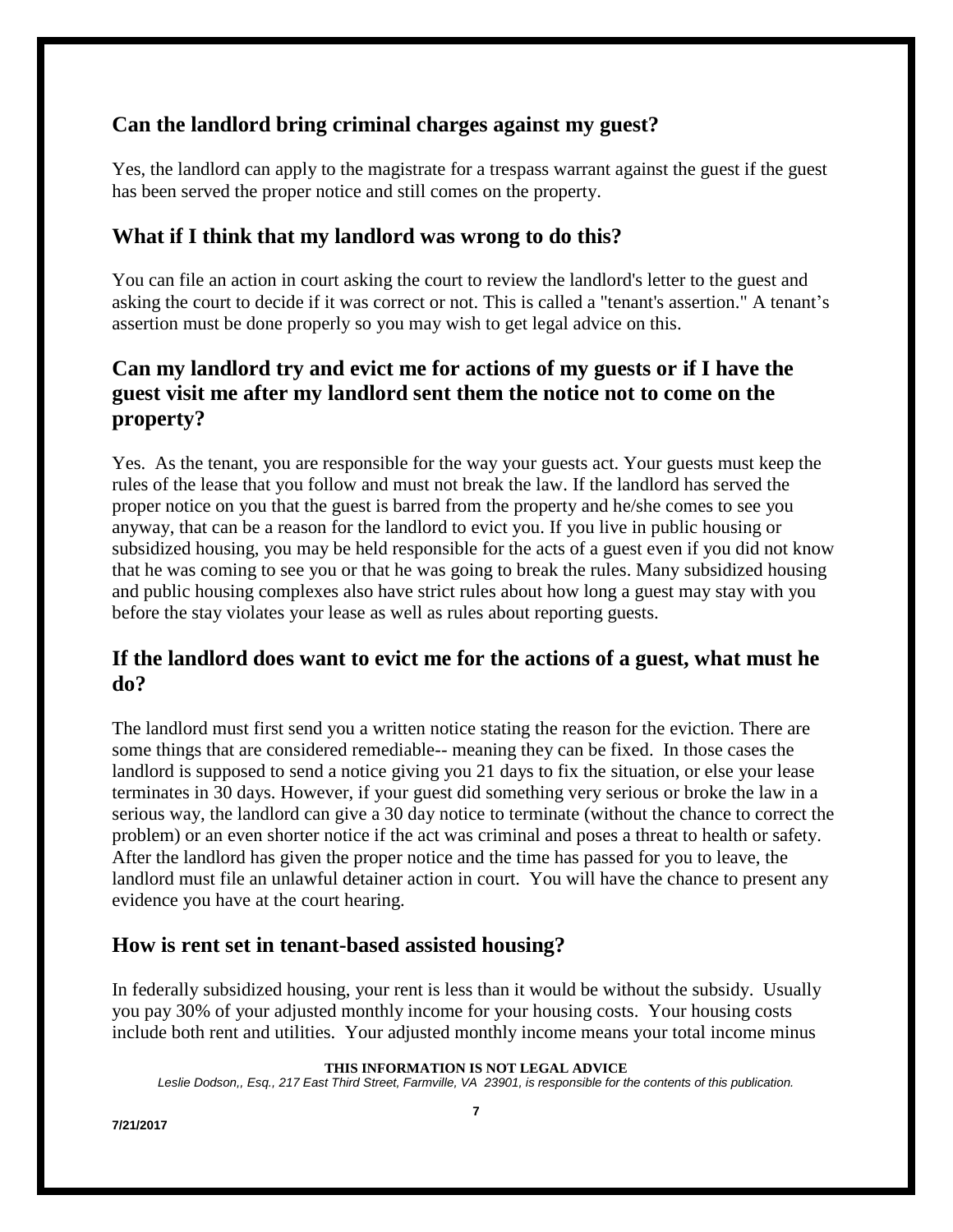certain deductions. There are deductions for dependents, elderly and disabled families, high medical expenses, and costs of child care needed to go to work or school.

If all utilities except telephone are included in the rent, your rent is 30% of your adjusted monthly income. If all utilities except telephone are not included in your rent, your rent is 30% of your adjusted monthly income minus a "utility allowance." A utility allowance is the reasonable cost of a modest amount of utilities.

If the utility allowance is more than 30% of your adjusted monthly income, you pay no rent. You also get a monthly utility allowance check equal to the difference.

To be sure you pay the right amount of rent; you must report your income at least once a year. You also must report changes in income and family size right away.

### **How do I move a voucher from one unit to another?**

Because your assistance is tied to you, and not to your unit, you may carry your voucher from one landlord to another. To have your assistance continue without interruption, you must follow all the proper procedures to break or not renew one §8 lease, and to enter a different §8 lease. If you want to move to another county, the §8 agent in the old and the new county must allow you to use your voucher in the new county.

If you are beyond the first year of your lease, you need only give your landlord a written 30 day notice of intent to move. You should ask for a new voucher from the §8 agent right away. You should try to use the new voucher on a new unit right away. All paperwork must be done at least 15 days before your new lease starts. If you give your 30 day notice of intent to move and get a new voucher the same day, you must get all paperwork for the new unit done in 15 days. The unit inspection report, the lease, and the HAP contract must be done in 15 days to assure there will be no break in your housing assistance payments.

If you are within the first year of your lease, the process is more complicated. You can't merely give a written 30 day notice of intent to move. Rather, you must break your lease. There are only two ways to do this:

- You and your landlord agree in writing to break the lease.
- Your landlord has broken some promise under the lease and hasn't fixed the problem within a reasonable time after getting a written request from you or the §8 agent.

When you move a voucher from one assisted unit to another, you must follow five steps:

1. You give your old landlord a written notice you are ending the lease, and you give the §8 agent written notice you have done this.

#### **THIS INFORMATION IS NOT LEGAL ADVICE**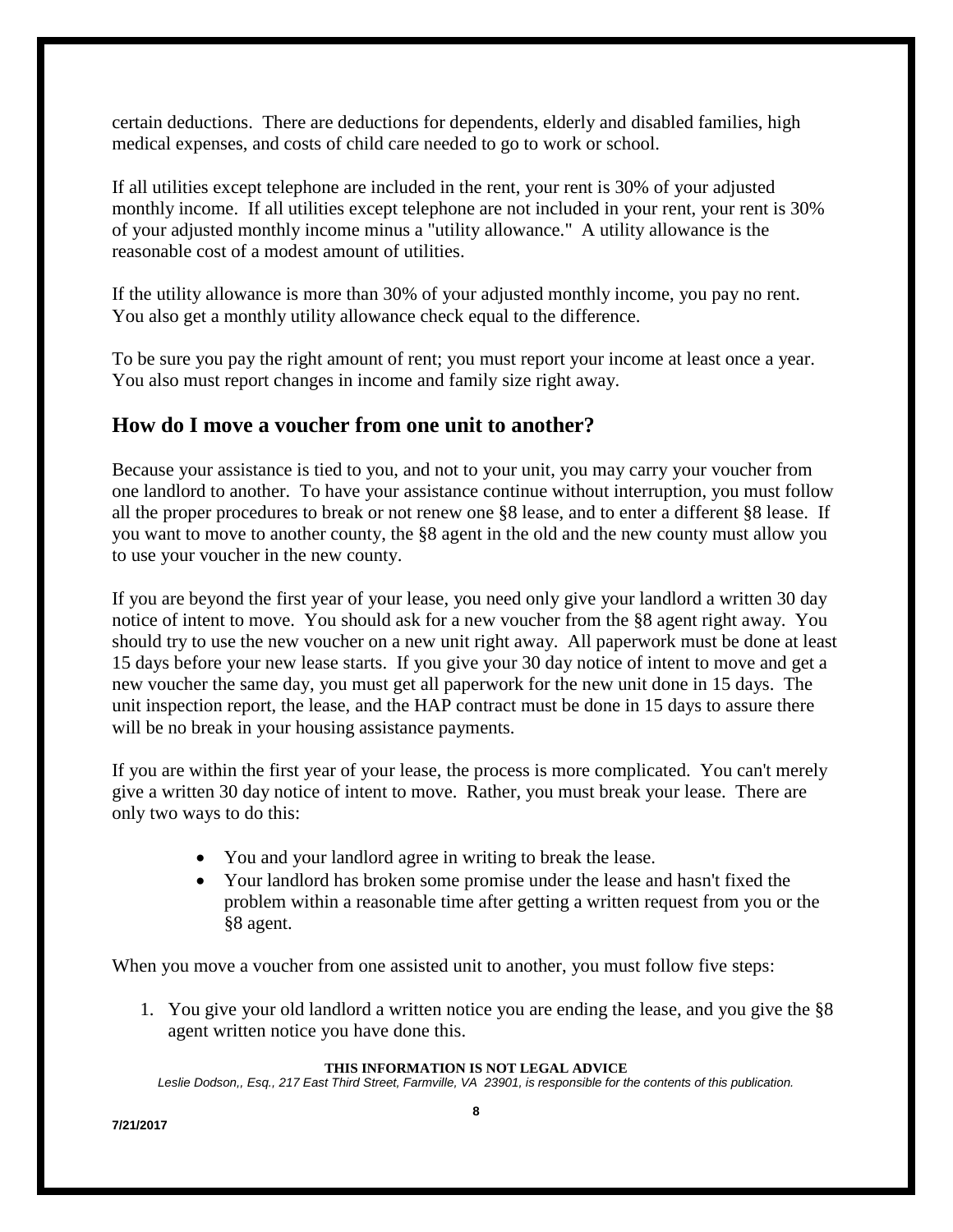- 2. The §8 agent gives your old landlord a written notice ending the HAP contract, and gives you written notice this has been done.
- 3. The §8 agent gives you a new voucher that is good for 60 days.
- 4. After you find a new unit, the §8 agent inspects it to be certain it meets Housing Quality Standards and the rent is fair.
- 5. If §8 agent approves the new landlord, the unit, and the lease, you and the new landlord sign a new lease, and the §8 agent and the new landlord sign a new HAP contract.

## **Losing/Giving up a Voucher**

#### **What are the reasons I can lose my voucher?**

You can lose your voucher if you are evicted from housing assisted under the voucher program. You also can lose your voucher for the same reasons you can be denied a voucher. In addition, you can lose your voucher for these reasons.

- Not giving required information.
- Not allowing inspection of the unit by the §8 agent.
- Breaking the Housing Quality Standards.
- Breaking the lease in a major way or many times.
- Not telling the §8 agent and the landlord before you move out or end the lease.
- Not giving the §8 agent a copy of any landlord eviction notice.
- Letting people live in your unit who aren't on your lease.
- Subleasing or assigning your unit.
- Being absent from your unit longer than permitted.
- Owning your unit.
- Getting duplicate assistance.

#### **What are the procedures to end a voucher?**

Before you can lose your voucher, the §8 agent must give you a written notice. The notice must tell you why, and must tell you of your right to contest the loss of your voucher. If you ask for it, you must be given a hearing to decide whether you should lose your voucher. You also may ask for a hearing to contest most decisions by the §8 agent.

The hearing is held in front of an unbiased person. You may look at the §8 agent's records, be represented, present evidence, question the §8 agent's evidence, and have a written decision. If

#### **THIS INFORMATION IS NOT LEGAL ADVICE**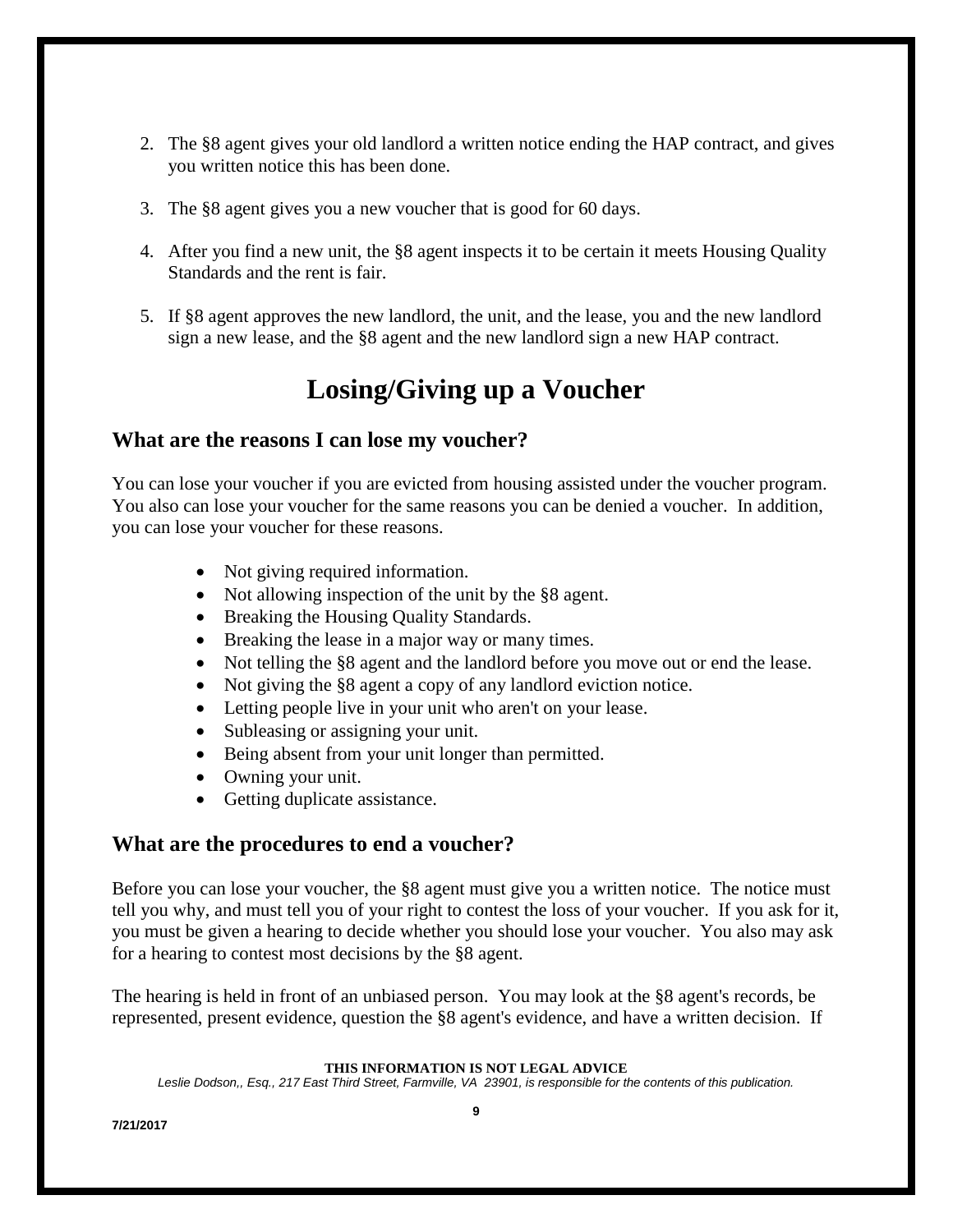you win the decision, the §8 agent must follow it. If you lose the decision, you still may contest it if the dispute goes to court.

#### **What are the reasons for eviction from tenant-based assisted housing?**

All federally subsidized housing landlords must have a good reason to evict you. This means breaking the lease in a major way or many times, breaking the law in a major way or many times, or some other good reason. A good reason would be not paying rent, not obeying the lease, damaging property, or causing a danger to health or safety.

If you are within the first year of your lease, your landlord's good reason to evict must be based on your fault. If you are beyond the first year of your lease, your landlord's good reason to evict need not be based on your fault. This includes your landlord's wish to use the unit for personal or family use, or for a purpose other than as a residential rental unit. This also includes a business or economic reason, such as sale of the unit, renovation of the unit, or leasing the unit at a higher rental.

You must get an eviction notice from your landlord before you can be taken to court. The notice must tell you the specific reasons for eviction. The reasons must be clear enough to let you defend against them. The notice must tell you the proposed date for ending your tenancy. The notice also must tell you that the landlord must use court to evict you, that you have the right to present defenses, and that only the reasons stated in the notice can be used to evict you.

#### **What notice is needed to evict me from tenant-based assistance?**

To evict you for a reason other than non-payment of rent, the landlord must give you written notice of 30 days, assuming that rent is paid monthly. If it's paid by the week, then only 7 days notice is required.

To evict you for not paying rent, your landlord must give you a written notice to either move or pay rent in 5 days. If you pay the rent in 5 days, you get to stay. If you don't pay, your landlord can start an unlawful detainer action (an eviction) in General District Court (GDC). Even then, if your landlord's only reason for eviction is non-payment of rent, you get to stay if you pay all the amounts owed, including:

- All rent and arrears.
- Late charges and attorney's fees contracted for in a written rental agreement,
- Interest
- Court costs

The Summons for Unlawful Detainer lists all rent, late charges, attorney's fees, interest and court costs. If a new month's rent is due after you get the Summons, but before the date that you pay, you will have to pay that as well.

#### **THIS INFORMATION IS NOT LEGAL ADVICE**

*Leslie Dodson,, Esq., 217 East Third Street, Farmville, VA 23901, is responsible for the contents of this publication.*

**7/21/2017**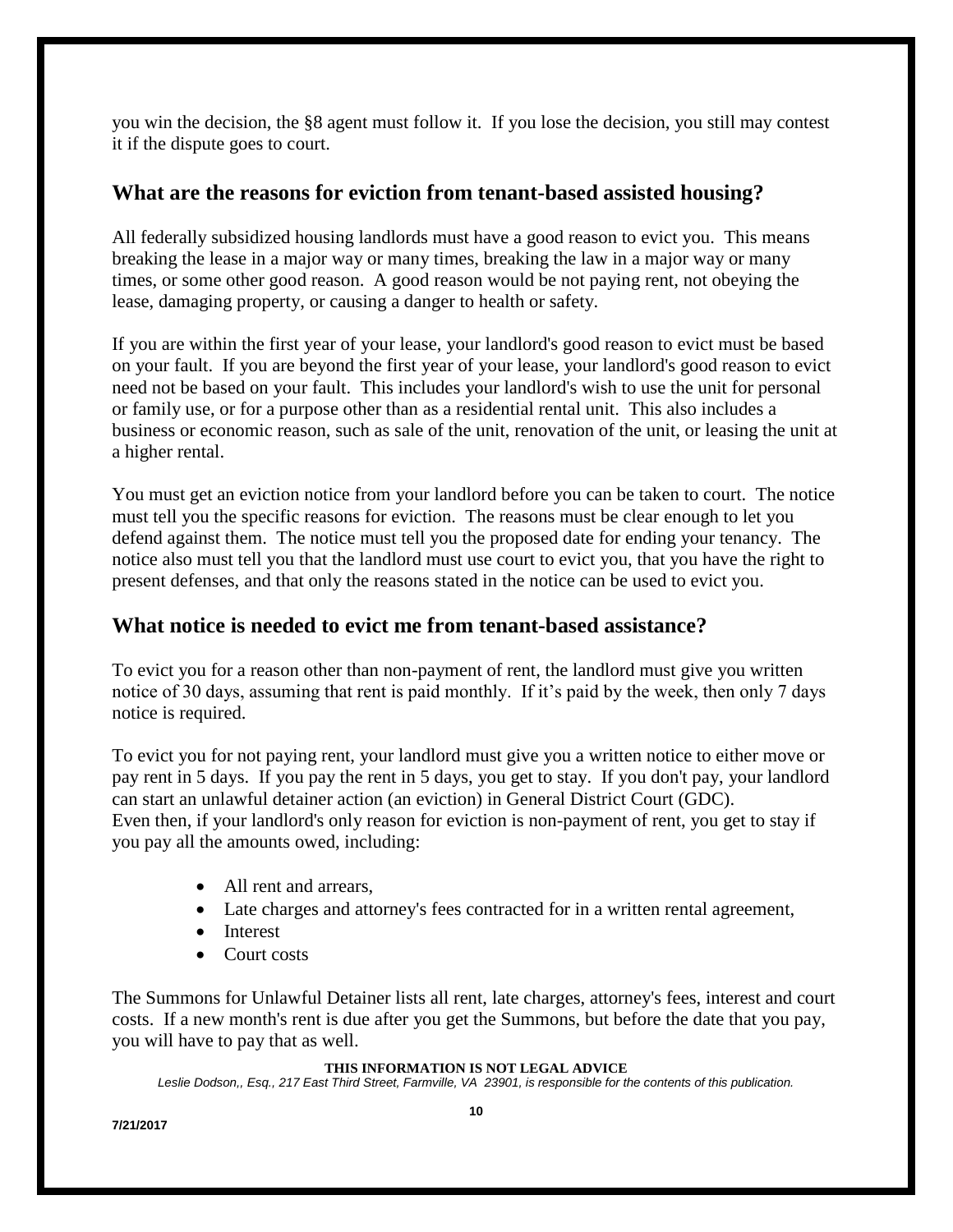You must pay these amounts owed *on or before* your first court return date. The Summons for Unlawful Detainer lists your return date and time. You may pay these amounts owed to your landlord, your landlord's attorney, or the court. If you pay these amounts owed, you need to get a written receipt. You need to come to court on your court date even if you have paid these amounts owed, and bring your receipts. You can prevent eviction by paying these amounts owed only once each year that you continue to live in the same place.

To evict you for any other reason, your landlord usually must give you a 21/30 day written notice to move. This notice must explain the problem or reason the landlord wants to evict. If you correct the problem in 21 days, you get to stay. If not, the lease is terminated after 30 days from the date of the notice. If you don't move out after those 30 days then the landlord can start an unlawful detainer action in GDC.

To evict you for a reason that can't be corrected, your landlord must give you a written notice to move in 30 days. If you don't move by the end of the 30 days, the landlord can start an unlawful detainer action in GDC.

Your landlord also must give the §8 agent a copy of any eviction notice given to you. If your landlord does not do this, you have a defense to the eviction.

#### **Are there defenses to eviction?**

You may have a defense to the eviction. One defense is that the landlord did not keep the place in good shape. To use this defense, you must be current in rent and you must have told the landlord about the problem. You should do this in writing by certified mail to the landlord, before the unlawful detainer is filed. You also must pay rent to the court instead of the landlord.

Another defense is that the landlord wants to evict because you complained or used legal rights. To use this defense, the landlord must know that you complained to the landlord or government agency about a rental housing problem, or that you joined a tenant's group, before the unlawful detainer is filed.

#### **What are the court eviction procedures?**

Your landlord can evict only by filing a lawsuit in GDC. A hearing will be held. If the judge rules in your favor, you get to stay. If the judge rules in your landlord's favor, the judge must give you at least 10 more days in which to move. If you have not moved by the end of the 10 days, the Sheriff, at the landlord's request, may execute a Writ of Possession. This allows the Sheriff to remove you and your belongings, from the premises. However the Sheriff must give you at least 72 hours' advance notice to leave.

#### **THIS INFORMATION IS NOT LEGAL ADVICE**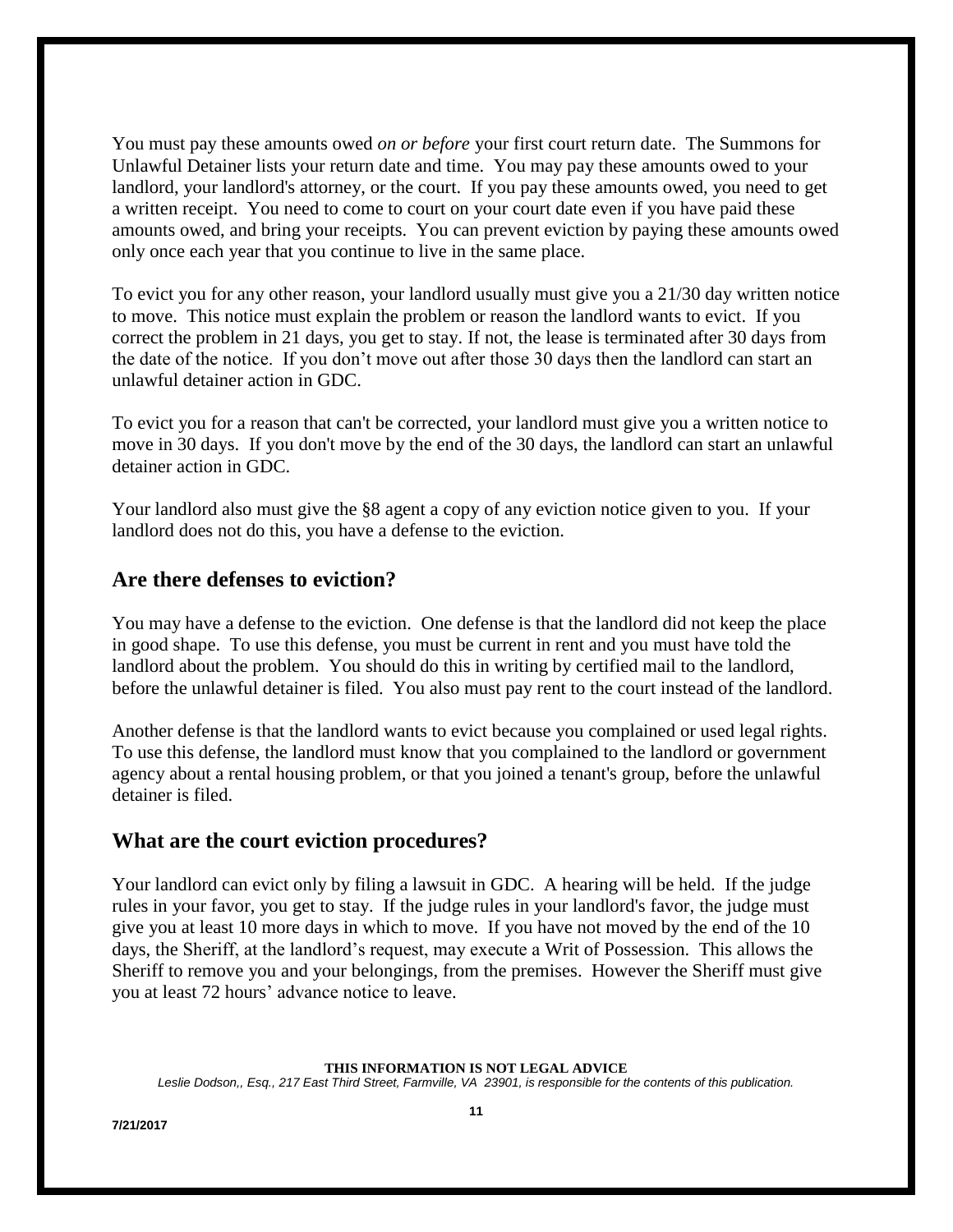Your landlord may not cut off utilities, lock you out of the rental unit, or evict you without giving notice and going to court. You don't have to move just because your landlord tells you to leave. You don't have to move even if your landlord takes out an unlawful detainer. Your landlord must wait until a court order is issued. These steps usually take more than two months from the day you get a notice to move.

Any statement in a lease that you give up (waive) your rights to the court eviction process is unenforceable.

### **What are my rights to hearings and review of a decision I disagree with?**

The voucher program has both an "informal review" process available to applicants, and an "informal hearing" process available to participants. Under HUD regulations, participants are families who have received a voucher and who have had the §8 agent execute the first HAP contract with a landlord on their behalf. All others are applicants.

#### Informal Review

All applicants whose applications are denied are entitled to prompt written notice of the denial, containing a brief statement of the reasons, that the applicant may request an informal review of the decision, and how to obtain the informal review. An informal review is required when:

- The applicant is denied a listing on the waiting list (assuming the waiting list is open.)
- The applicant is denied a voucher or has a voucher withdrawn.
- The §8 agent refuses to execute a HAP contract or to approve a unit.
- The §8 agent refuses to provide assistance under the portability program.

The review is conducted by an impartial person appointed by the §8 agent, other than a person who made or approved the decision under review, or a subordinate of such person. The applicant must be given the opportunity to present written or oral objections to the decision, and must be notified in writing of the final decision after the informal review, including a brief description of the reasons for the final decision.

#### Informal Hearing

All families whose housing assistance is terminated are entitled to prompt written notice of the termination, containing a brief statement of the reasons, that the applicant may request an informal hearing on the decision, how to obtain the informal hearing, and the deadline by which to request an informal hearing. An informal hearing is required if you disagree with any of the following cases:

 Determination of the family's annual or adjusted income and the use of such income to compute the housing assistance payment.

#### **THIS INFORMATION IS NOT LEGAL ADVICE**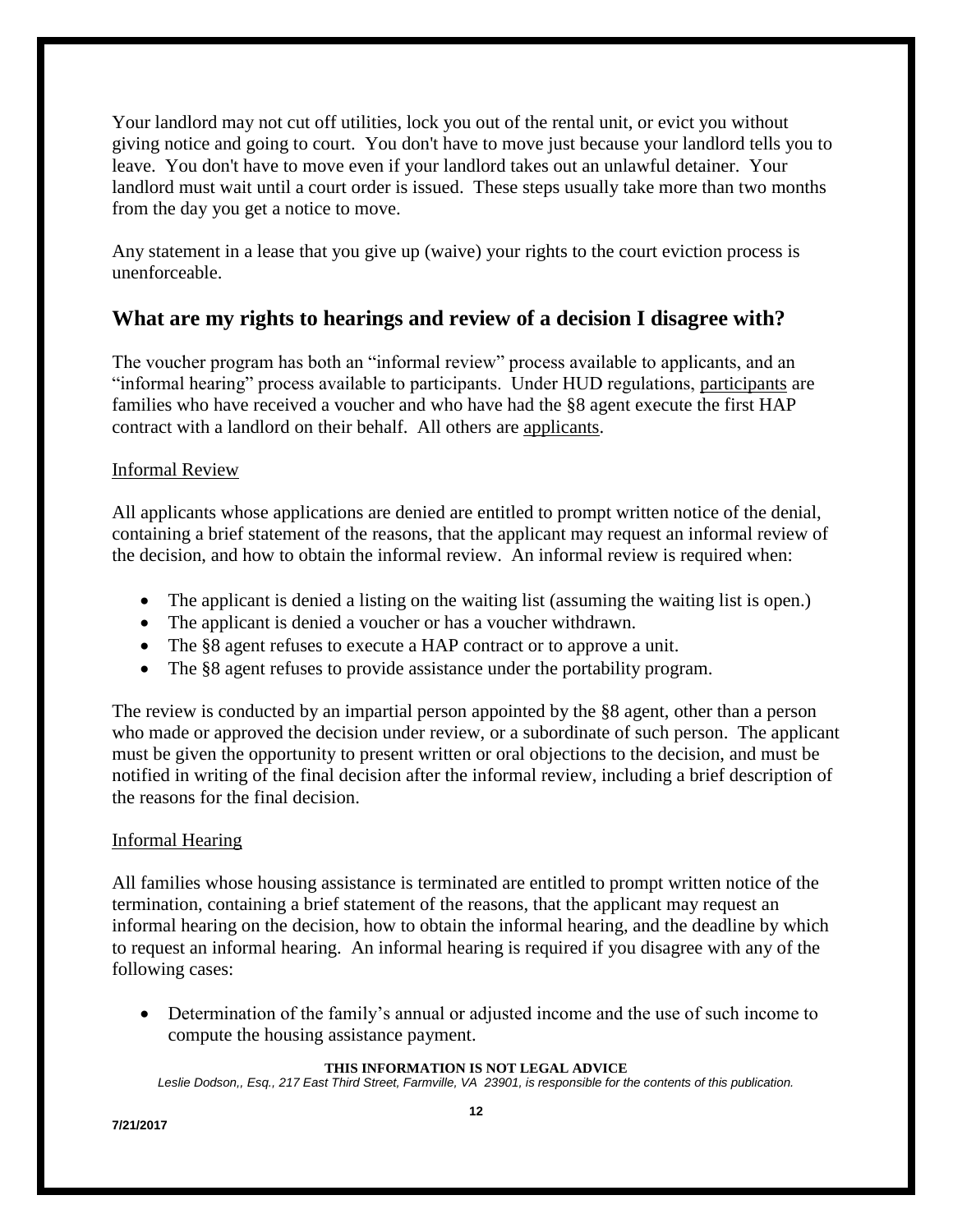- Determination of the appropriate utility allowance (if any) for the tenant paid utilities from the utility allowance schedule.
- Determination of the family unit size under the subsidy standards.
- Determination that a family is living in a unit with a larger number of bedrooms than appropriate for the family unit size.
- Determination to terminate assistance for a participant family because of the family's action or failure to act.
- Determination to terminate assistance because the participant family has been absent from the assisted unit longer than the maximum period permitted.
- Establishment of the utility allowance schedule.
- Determination not to approve an extension or suspension of a voucher term.
- Determination not to grant approval of the unit or tenancy.
- Determination that a unit does not meet Housing Quality Standards (HQS). However, an informal hearing is available for a decision to terminate assistance for a breach of the HQS alleged to be caused by the family.
- Determination that a unit is not in accordance with HQS because of family size or composition.
- Determination to exercise or not to exercise any right or remedy against the landlord under the HAP contract.

Informal hearing procedure steps:

- 1. **Adverse action**. Unless excluded, a tenant may request a hearing to dispute any §8 agent decision relating to the individual circumstances of the family and whether it is in accordance with the law, HUD regulations, and §8 agent policies.
- 2. **Selection of Hearing Officer**. An informal hearing is conducted by an impartial person designated by the §8 agent, other than a person who made or approved the PHA action under review, or a subordinate of such person.
- 3. **Discovery**. The family must be given the opportunity to examine before the hearing any §8 agent documents directly relevant to the hearing.
- 4. **Hearing rights**. The family must be given the opportunity to be represented at the hearing, the right to present evidence and arguments, the right to question any witnesses, and a written decision based solely on the evidence. Evidence may be considered without regard to admissibility under the rules of evidence applicable to judicial proceedings.
- 5. **Hearing decision**. The hearing officer must issue a written decision stating briefly the reasons for the decision, with factual determinations based on a preponderance of the evidence.

#### **THIS INFORMATION IS NOT LEGAL ADVICE**